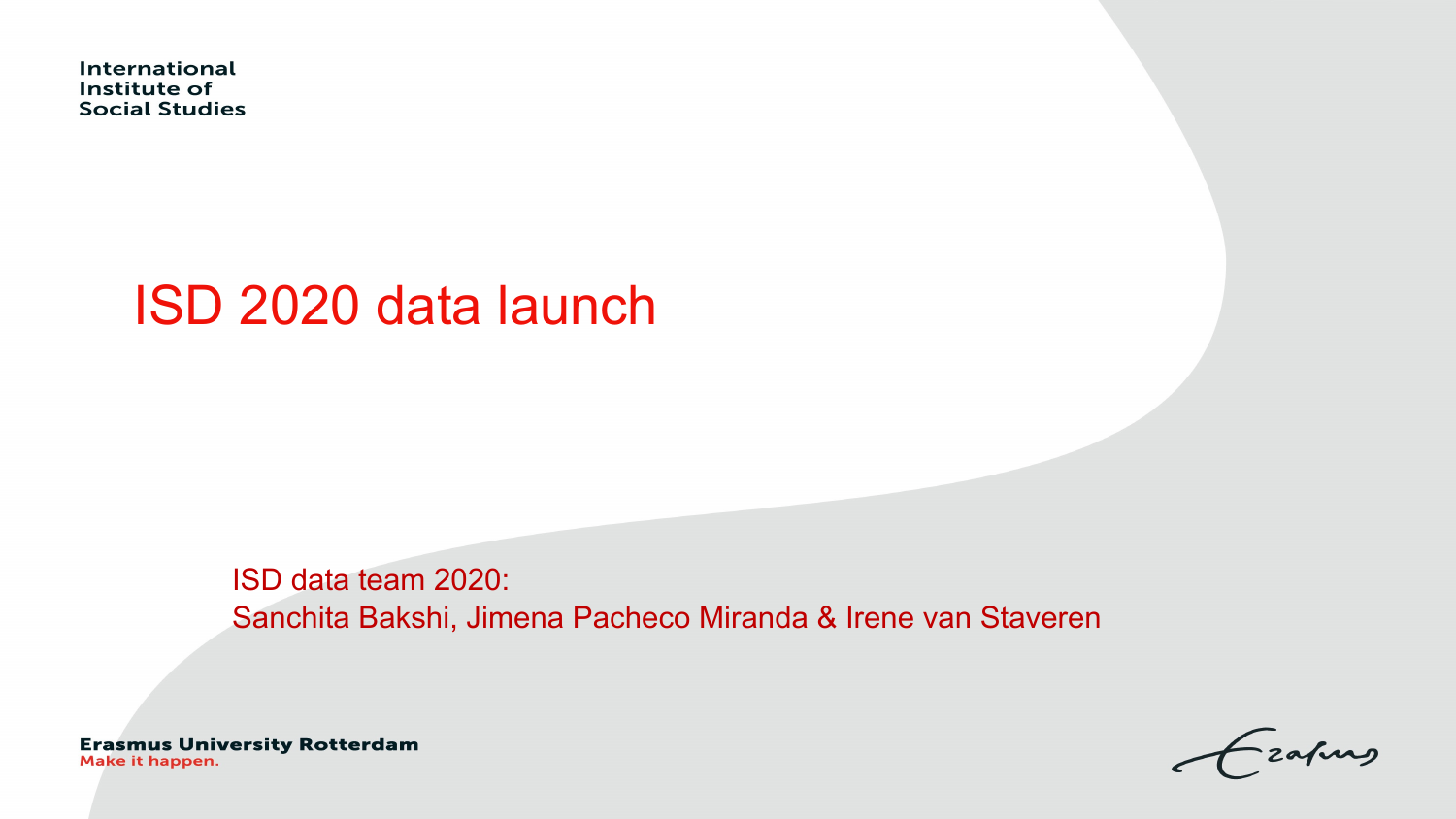## New website in 2021

- New features:
- More accessible look & feel
- Update of all relevant information
- Data download tab: default is only the indices with standard errors
- Data use: list with links to publications by third parties using ISD in
- New hosting:

by ISS/EUR: https://isd.iss.nl/



**Interpersonal Safety and Trust** 

incidences of crime and personal

focusing on perceptions and

transgressions



Clubs an

defined as voluntary a

**Gender E** reflecting home, wo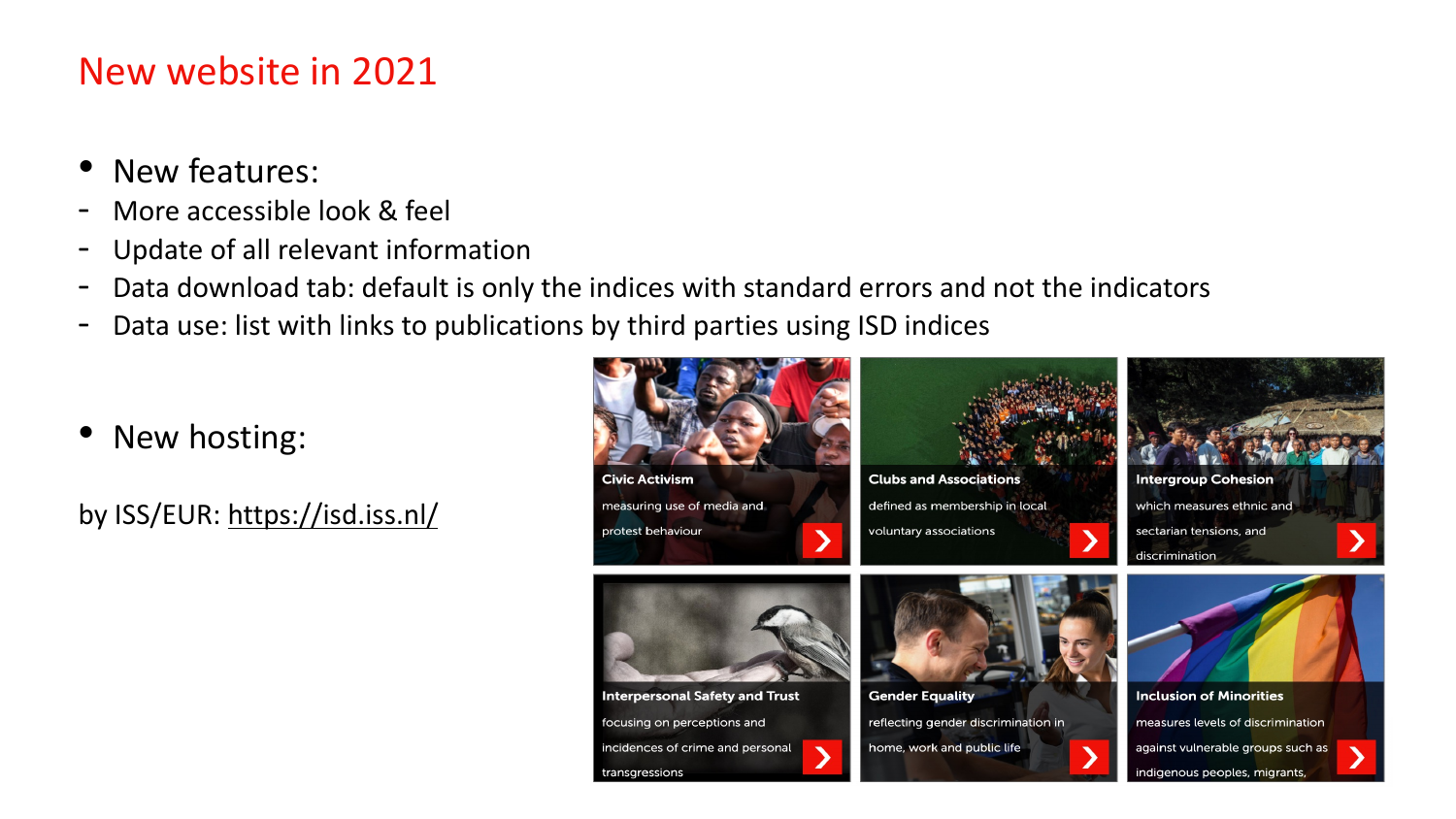## 2020 indices: more indicators & new sources

- Most indices have now more indicators than before
- Some data sources did not have data beyond 2015
- We included new sources with new variables to replace indicators for which data collection was discontinued
- On the whole, we have more indicators and more data -> more countries included in most indices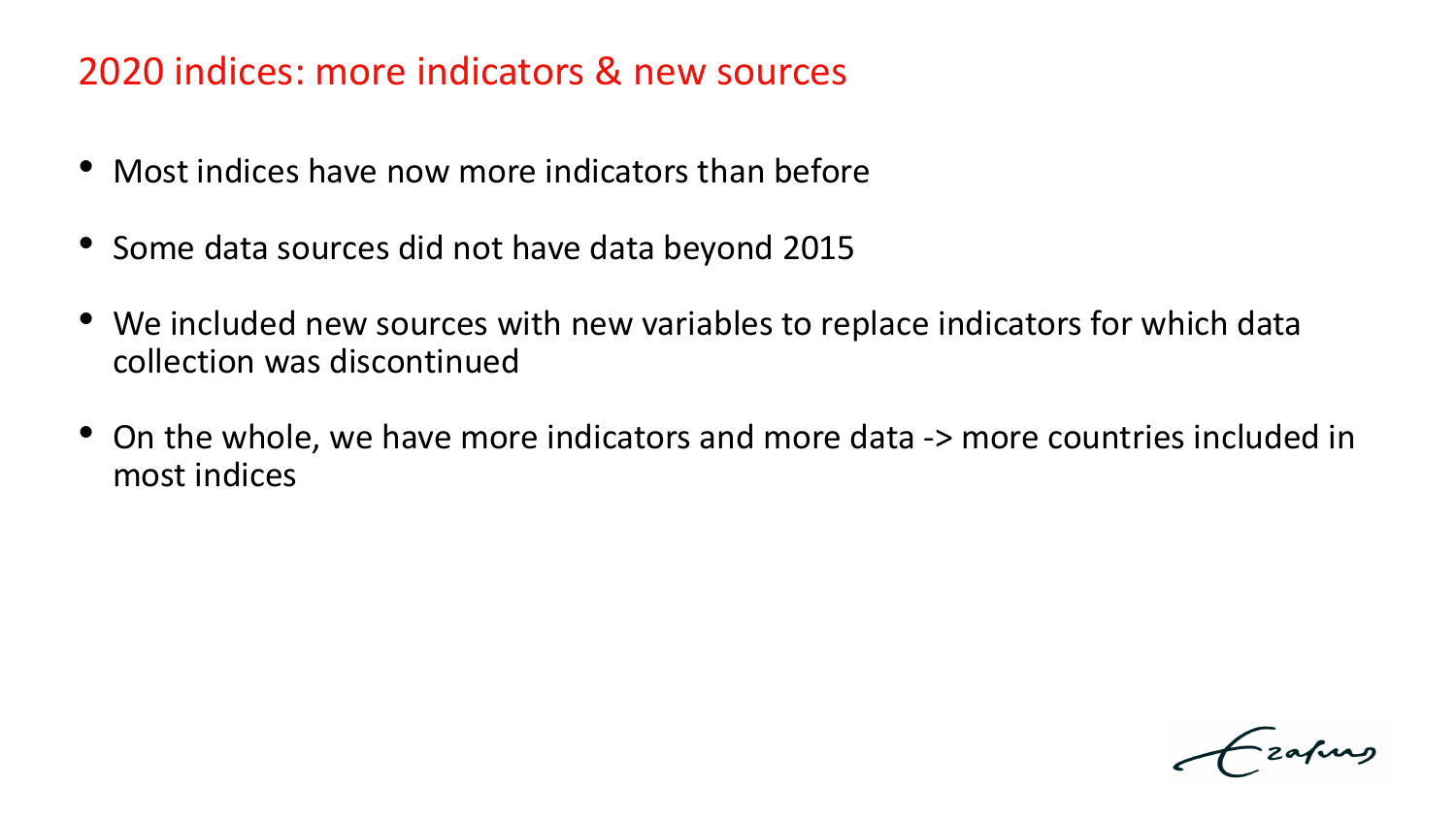| Index                                   | <b>Number of indicators</b> | <b>Number of countries</b> |
|-----------------------------------------|-----------------------------|----------------------------|
| Civic Activism                          | 14                          | 104                        |
| <b>Clubs &amp; Associations</b>         | 26                          | 112                        |
| <b>Intergroup Cohesion</b>              | 9                           | 161                        |
| <b>Interpersonal Safety &amp; Trust</b> | 22                          | 160                        |
| <b>Gender Equality</b>                  | 29                          | 192                        |
| <b>Inclusion of Minorities</b>          | 22                          | 155                        |

Grafing